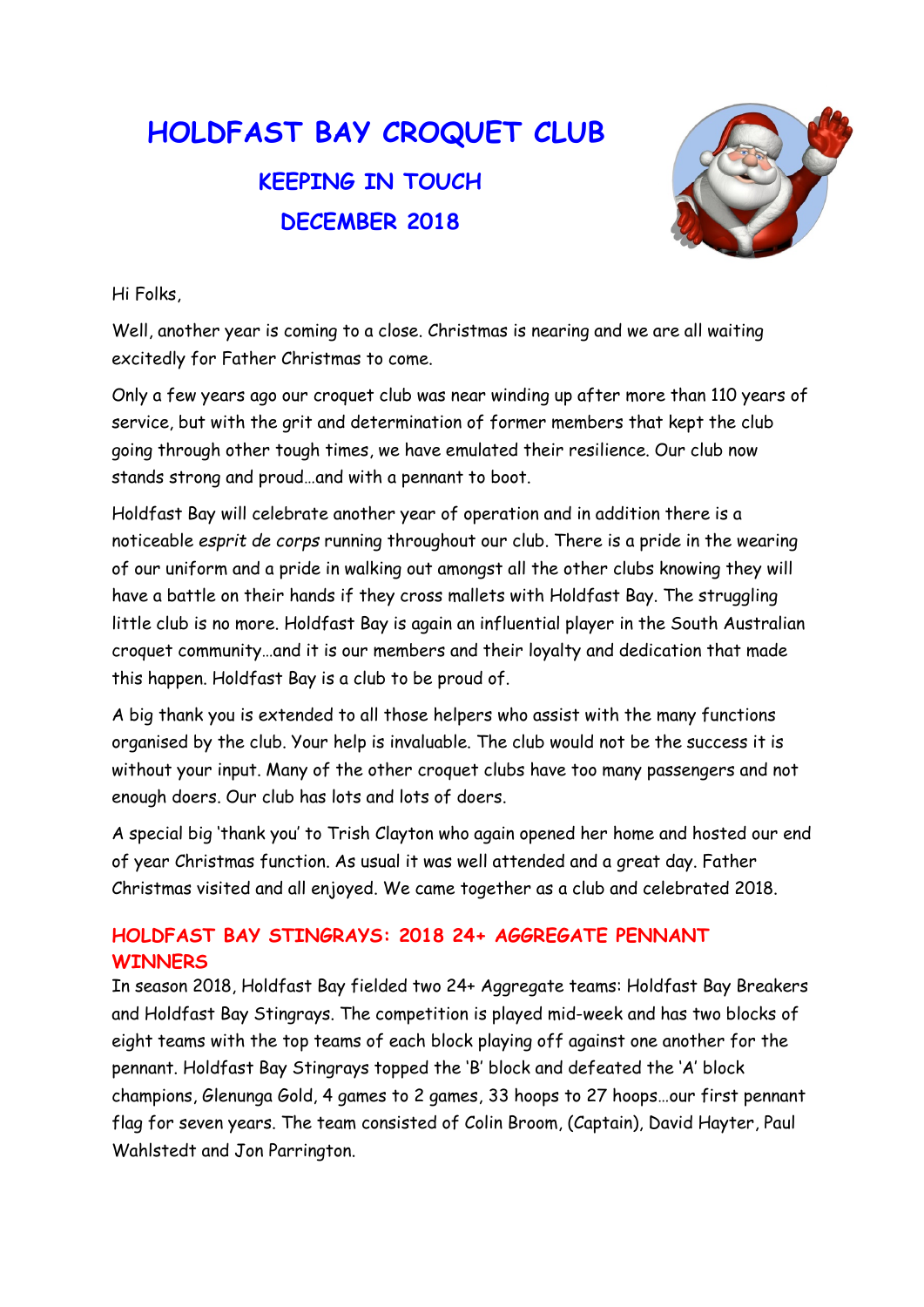This competition has proved very popular and continues to grow. Its purpose is to partner low handicap, experienced pennant players with high and/or inexperienced pennant players, therein easing them into a competitive environment, offering guidance in dealing with rules and strategies. Holdfast Breakers were not as competitive but as the club is starting to boast a larger group of players with more experience this will change.

Throughout the year Holdfast Bay also fielded teams in various other competitions. We had teams in the 9+ and 6+ handicap events. The 9+ team showed its potential by coming third in its weekend pennants and at most stages of the competition led the field. It was a close finish with the other two teams above coming from the far larger Hyde Park club and the fourth placed team our neighbour Brighton. Only one game and few hoops separated the top four teams.

Our 6+ team finished in the bottom half of the field, but considering that Holdfast Bay has only returned to competition in the last three years then this result in a lower handicap competition is far from embarrassing. What's important is that those who played in the competition would have gained invaluable experience as to what it was like to have played at the higher level against the big clubs.

Whether our teams win or lose our pennant players are out there competing and flying the club colours. If you are not a pennant player but have thought about it, give it a try. Speak to Club Captain, Ruth Dunn or any of the committee. Represent your club and join us in pennants and help make our club stronger. It's not as scary as you might think.

### GALA DAY

Holdfast Bay's 2018 gala day was a huge success. All participants thoroughly enjoyed themselves and many positive comments from the multitude of different clubs concerning the catering and the event in general were received. It was a big day that required a lot of input and volunteers; and of those there were many. Thank you for all who got involved. Great to see so many members volunteering and helping with events. Many hands make light work and it eases the load on our core volunteer group. This sort of thing really strengthens us as a club with everyone chipping in.

#### PRESENTATION DAY, SATURDAY 15TH DECEMBER. HUTT RD, 11.00AM

All members are invited and encouraged to attend this event to offer support and appreciation to our various teams and to show what a strong club we are. Awards will be given and pennant winners acknowledged. Members are requested to wear club uniform. Also, as a light luncheon is provided you are requested to bring a plate…and a chair would be advisable. This is one of the big, big 'do not miss' days on the croquet calendar. It's a great way to mingle with other clubs and their members and get to be known in the croquet community.